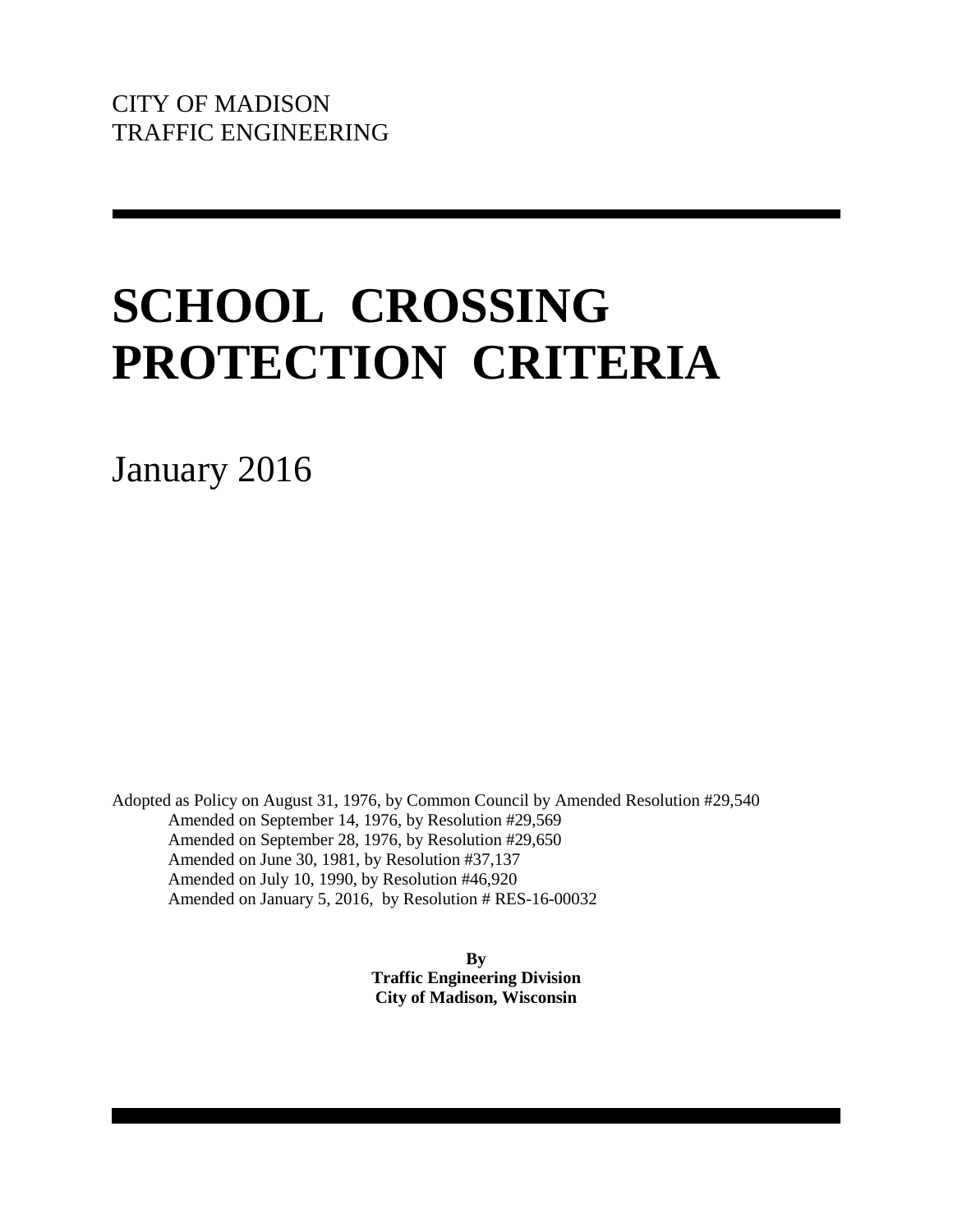# INTRODUCTON

Concern is often expressed regarding the safety of children walking to and from school. During their early years, children are in the process of learning how to safely travel to and from school. Madison over the years has utilized several safety "tools" to help protect school-age pedestrians. School and school crossing locations are identified by uniform street signing and marking at strategic locations. Adult School Crossing Guards have for several decades been used at crosswalks on busy streets where large numbers of children cross.

In the early 1960's, the Traffic Engineering Division reviewed the City's school crossing protection policies and investigated what criteria other cities were using to determine whether an adult crossing guard was needed. Criteria thought appropriate for Madison were developed and subsequently accepted as policy by the Common Council.

In 1975 the Common Council requested a reevaluation of the criteria to determine if it was still applicable. A subcommittee consisting of members of the Common Council, Board of Education, Transportation Commission, Madison Area Safety Council, and Parent Advisory group; persons with expertise in the area of safety engineering; and citizens, conducted an in-depth, lengthy review of the original 1962 criteria and recommended to the Council that only minor revisions be made. The criteria detail a method of analyzing traffic situations to determine the degree of hazard, provide a comparison of school crossings throughout the City, and recommend on the basis of need measures to be taken to reduce the hazards associated with school crossings.

In 2014 the Pedestrian-Bicycle-Motor Vehicle Commission requested a review of the criteria. In particular, they wanted to compare Madison's criteria for assigning and discontinuing Adult School Crossing Guards with recommendations from the Safe Routes to School movement and from peer communities. This review found that Madison's criteria is still one of the best in the country.

The Common Council adopted the following criteria (as amended) as a policy guideline in September 1976 and amended it in June 1981, July 1990 and January 2016.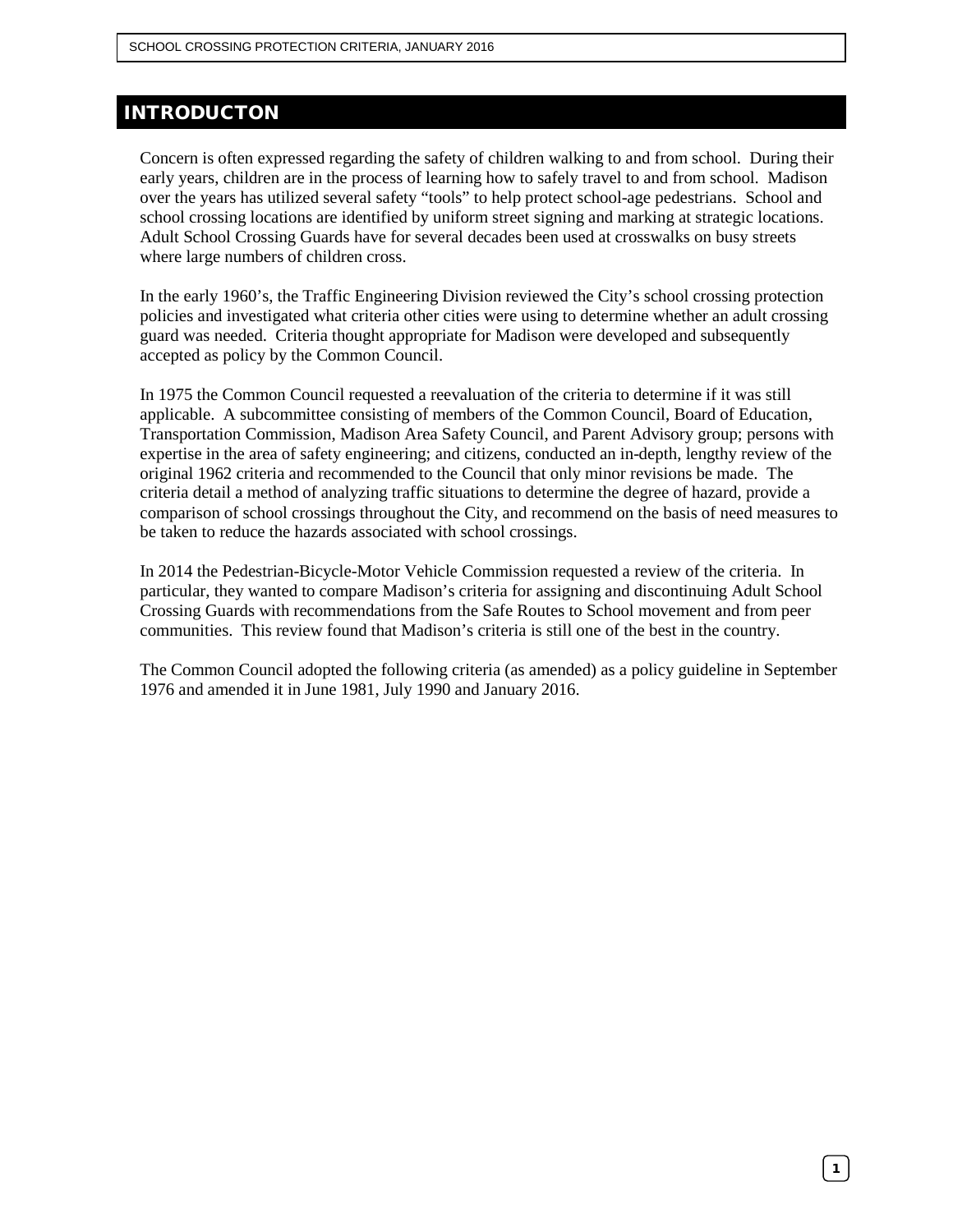## BACKGROUND: SCHOOL CROSSING HAZARD ANALYSIS TECHNIQUES

The Institute of Transportation Engineers (ITE) has developed recommended practices for school crossing protection in a step-by-step procedure (developed after the existing Madison method was development). The ITE method is being used by many cities to study whether additional protection is needed at school crossings. The City of Madison recognizes this method as an adequate procedure. However, because factors that the ITE method does not directly consider, such as speed of traffic, safety record of the crossing over the years, sight distance, etc., are felt relevant to the safety of the crossing, the City of Madison uses a more detailed method.

Both methods consider the availability of gaps in traffic as a crucial factor in analyzing whether a crossing needs additional protection. While the ITE method considers that adequate crossing gaps are available if they occur at least once a minute, the Madison method indicates that safe gaps occurring once every 1 ½ minutes is acceptable for small groups (25-30 children per hour), while more frequent safe crossing gaps (once every 30 seconds) are desirable for larger groups (over 100 children per hour).

The pre-1976 Madison method resulted in more adult guard protection being utilized than would be under the ITE method. Madison residents have accepted, and appear to expect, this higher level of protection. Thus, only minor revisions were made in 1976, 1981 and 1990 to the previous criteria.

# THE ADOPTED CRITERIA, 2016

The following factors are considered in analyzing school pedestrian crossings:

- 1. The number of elementary (grades K-5) school children crossing. At an intersection having a major through street and a minor street(s) controlled by "Stop" or "Yield" signs, the number of elementary school children crossing the major street approach during the peak crossing hour shall be used. When the intersection is signalized, the number of elementary school children in the most heavily used crosswalk during the peak-crossing hour shall be used. The total number of elementary school children crossing at an intersection shall be considered under Hazard Rating Factor 5 (Other Factors).
- 2. Vehicle Gap Availability. The criterion for this element shall be the percentage of time during the school crossing period when gaps adequate for a safe crossing are available. The safe crossing time shall be considered as the time necessary for an elementary school child to cross from one refuge point to another (usually from one curb to another) at a walking speed of 3.0 feet per second.

At an intersection having a major through street and a minor street(s) controlled by "STOP" or "YIELD" signs, the gaps in traffic to be considered will be those for the traffic on the major street approaches. At signalized intersections, the gaps to be considered shall be those from turning movements, which conflict with the crosswalk used by the largest group of school children, and the gaps will be computed per hour of "GREEN" time. In this instance, the width of the roadway is equal to one-half of the roadway, since the children are "protected" on the other half by vehicles waiting for the green light on the cross street (except for right turns on red). Where a major street has a median strip at least ten feet in width, which can afford adequate pedestrian refuge, the major approaches shall be considered as separate one-way streets and the gaps used will be those of the heaviest traveled approach.

Right turns on red that conflict with a crosswalk used by elementary students will be analyzed. There are both benefits and hazards to pedestrians from right turn on red, but if unusual hazards exist from right turns on red, prohibition of such turns will be posted.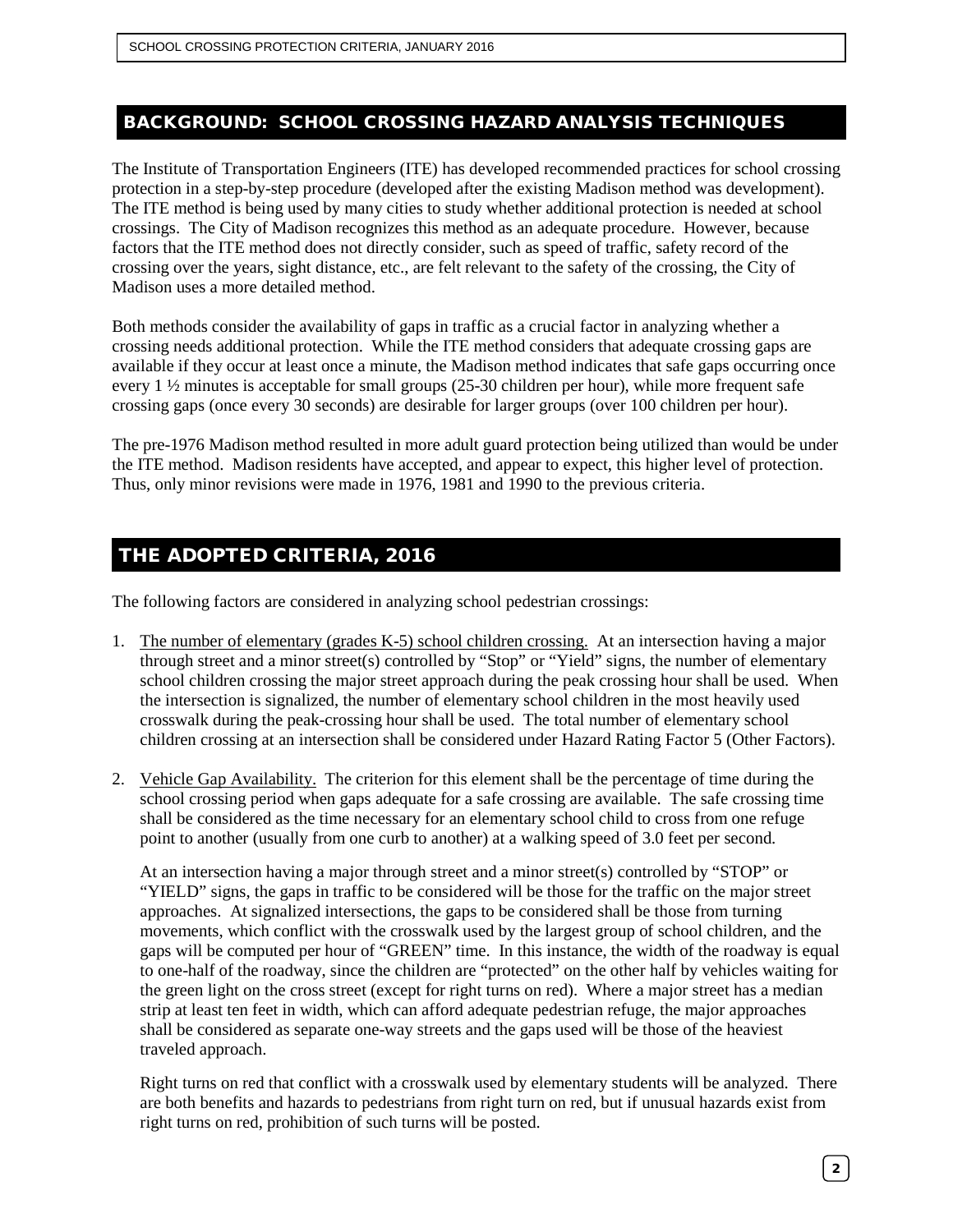- 3. Speed of Motor Vehicles. The criterion for this element shall be the 85th percentile speed observed on the major approaches. The 85th percentile speed is determined from a speed study made with a radar unit. It is the speed at which only 15 percent of the motorists were observed traveling faster than, or the speed below which 85 percent of the motorists travel.
- 4. Sight Distance. The criterion for this element shall be the ratio of the sight distance of a vehicle driver observing a three-foot high object in the crosswalk to design stopping distance. The following Design stopping distances (wet pavement), as recommended by the American Association of State Highway and Transportation Officials, shall be used:

| <b>Design Speed</b> | <b>Design Stopping</b><br><b>Sight Distance</b> |
|---------------------|-------------------------------------------------|
| $\epsilon$ = 25 mph | 155 feet                                        |
| $26 - 30$ mph       | $200$ feet                                      |
| $31 - 35$ mph       | $250$ feet                                      |
| $36 - 40$ mph       | 305 feet                                        |
| $41 - 45$ mph       | 360 feet                                        |
| $46 - 50$ mph       | 425 feet                                        |

- 5. Safety History. The main criterion for this element shall be the number of pedestrian crashes occurring at the study location, involving school children going to or coming from school, during the previous five-year period. For locations where two or more such crashes have occurred, the five-year limit shall not apply. In addition, a history of other crash types that could conflict with pedestrian crossings will be considered, especially if there is a history of crashes at times of the day when elementary school children generally need to cross. However, significant geometric or traffic control changes at the crossing location need to be considered.
- 6. Other Factors. Certain unique factors may exist at some locations which would tend to increase or decrease the hazard to school-age pedestrians. Such factors may include complex intersection and/or traffic signal design, existence of safer crossings nearby, the age of children crossing, a street which is used extensively by "foreign" traffic, the presence of stopped buses and other obstructions, and the volume of turning traffic not reflected in the gap availability criterion. In addition, the character of the street (i.e., arterial, local, etc.) and the types of traffic (e.g., percent and types of trucks) will be considered and will be a factor in borderline situations. The uniformity of the hazards throughout the school year, and from morning to evening crossing periods, needs to be considered. Situations where few children desire to walk to school when the temperature drops in the fall need special consideration.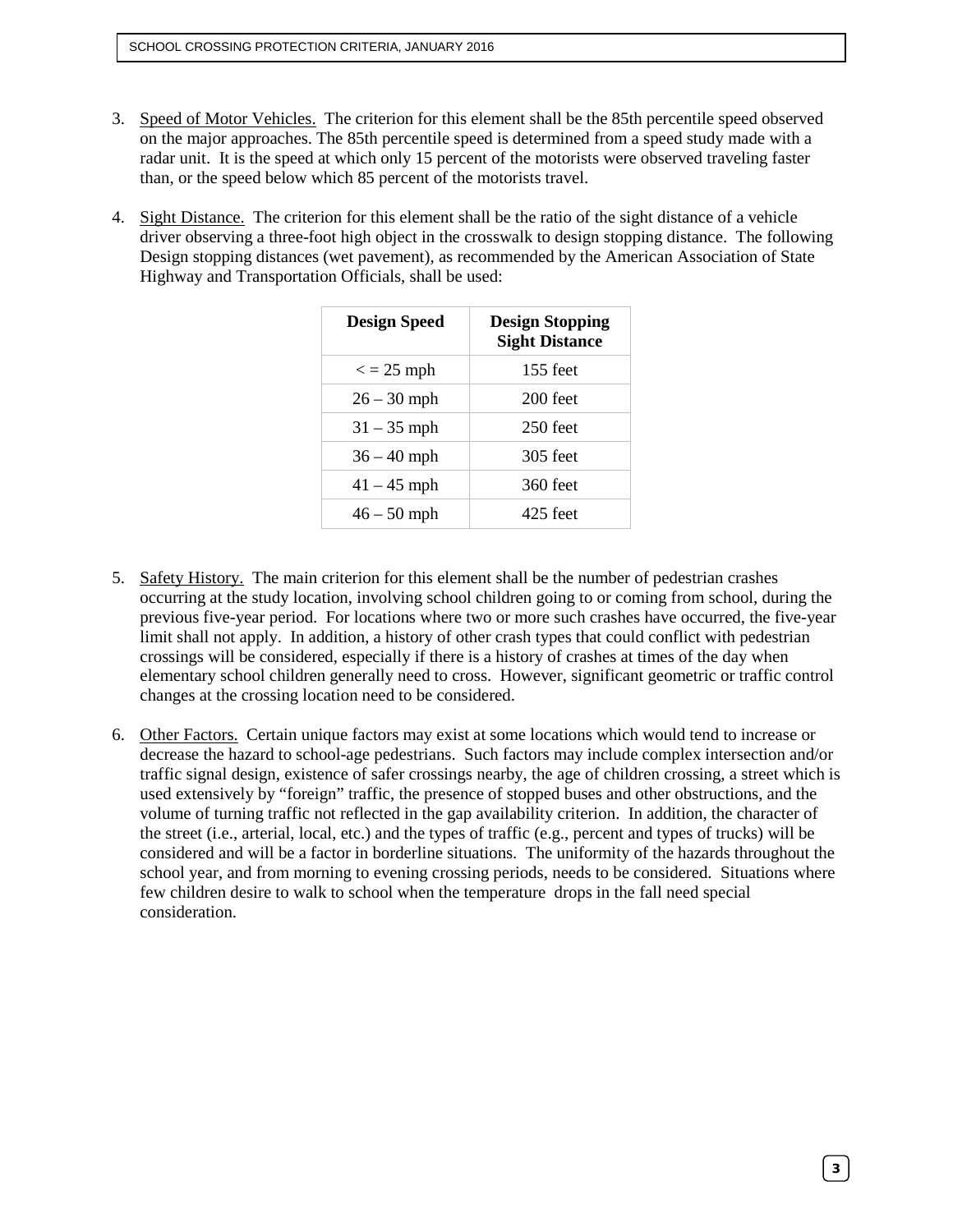# THE HAZARD RATING SYSTEM

Each crossing is analyzed with respect to the above factors. In order to compare the degree of hazard associated with each crossing, a relative point (or hazard) rating is assigned to each crossing. The hazard rating is the cumulative total of points assigned to the crossing based on each of the hazard factors. The higher the hazard rating, the more hazardous the crossing is, relatively speaking.

#### **Hazard points will be assigned according to the following schedule:**

| Volume    | <b>Points</b> | <b>Volume</b> | <b>Points</b> |
|-----------|---------------|---------------|---------------|
| $1 - 5$   |               | $30 - 34$     | 10            |
| $6 - 9$   |               | $35 - 39$     | 15            |
| $10 - 14$ |               | $40 - 49$     | 20            |
| $15 - 19$ |               | $50 - 74$     | 30            |
| $20 - 24$ |               | 75 & over     | 35            |
| $25 - 29$ |               |               |               |

#### **1. SCHOOL CHILDREN CROSSING**

#### **2. VEHICLE GAP AVAILABILITY**

| % of Time when there are safe gaps | <b>Points</b> |
|------------------------------------|---------------|
| Over $80\%$                        | $\Omega$      |
| $70 - 79$                          | 4             |
| $60 - 69$                          | 8             |
| $55 - 59$                          | 12            |
| $50 - 54$                          | 16            |
| $45 - 49$                          | 20            |
| $40 - 44$                          | 24            |
| $30 - 39$                          | 28            |
| $20 - 29$                          | 32            |
| Less than 20                       | 36            |

#### **3. VEHICLE SPEEDS 4. SIGHT DISTANCE**

| <b>MPH</b> | <b>Points</b> | <b>Ratio</b>    | Poi |
|------------|---------------|-----------------|-----|
| $\leq$ 20  |               |                 |     |
| $21 - 25$  |               | Over 2.0        |     |
| $26 - 30$  |               | $1.5 - 2.0$     |     |
| $31 - 35$  |               | $1.0 - 1.5$     |     |
| $36 - 40$  |               | Less than $1.0$ |     |
| $41 - 45$  | 11            |                 |     |
| Over 45    | 15            |                 |     |

| MPH        | <b>Points</b> | <b>Ratio</b>  | <b>Points</b> |
|------------|---------------|---------------|---------------|
| $\leq$ 20  |               |               |               |
| $21 - 25$  |               | Over $2.0$    |               |
| $26 - 30$  |               | $1.5 - 2.0$   |               |
| $31 - 35$  |               | $1.0 - 1.5$   |               |
| $6 - 40$   |               | Less than 1.0 |               |
| $-45$      | 11            |               |               |
| ) ver $45$ | 15            |               |               |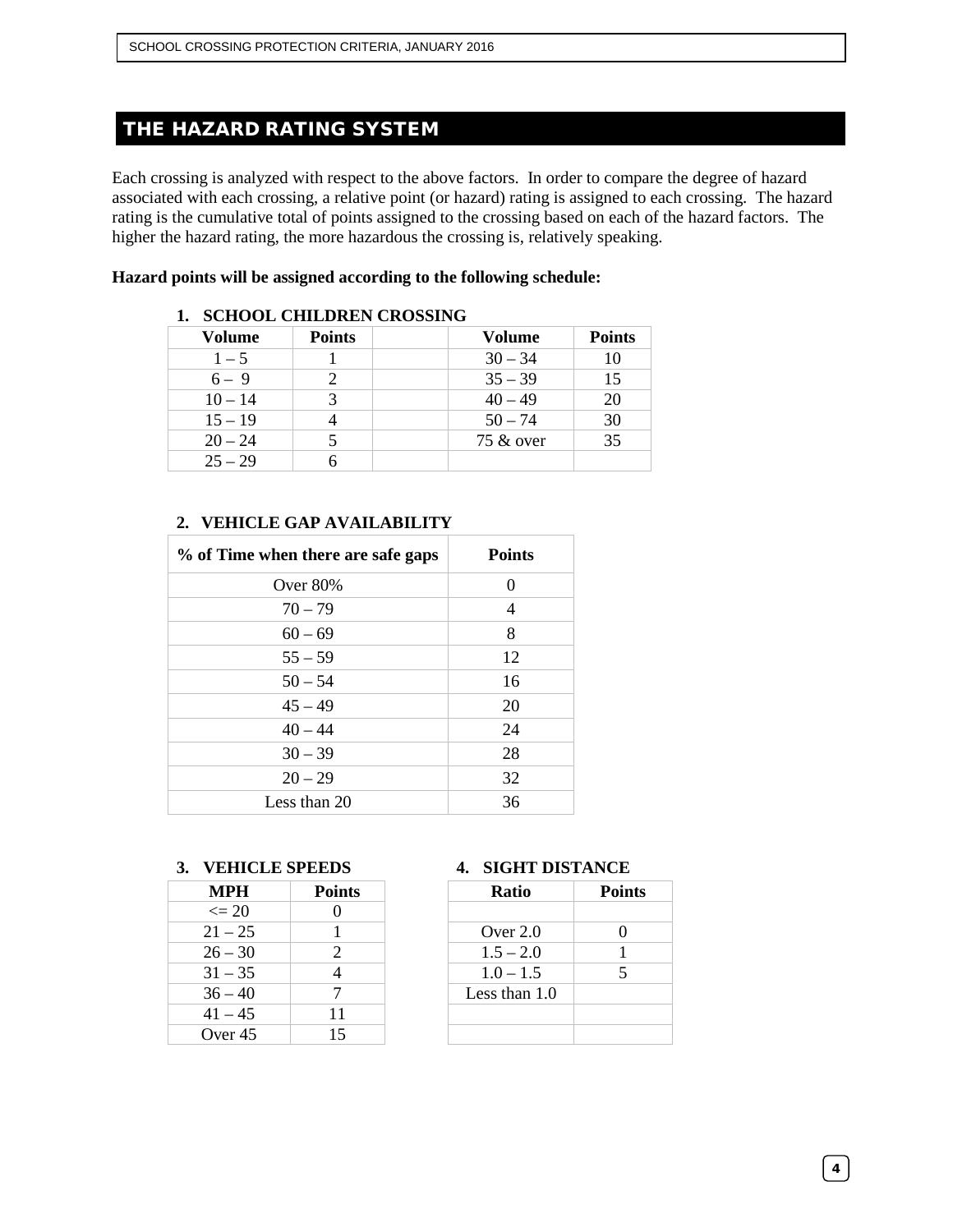## **5. SAFETY HISTORY**

| <b>Crashes</b>           | <b>Points</b> |
|--------------------------|---------------|
| a) School Crossing Types |               |
|                          |               |
|                          |               |
| <b>Each Additional</b>   | 20            |
| b) Other Types           | $0 - 5$       |

## **6. OTHER FACTORS Points**

| Foreign traffic route                                                              | $0$ to $+5$   |
|------------------------------------------------------------------------------------|---------------|
| For each approach in excess of four                                                | $+5$          |
| For complex signal or crossing design                                              | $+5$ to       |
|                                                                                    | $+10$         |
| For simple signal or crossing design                                               | $-5$ to $-10$ |
| Safer crossing one block out of way                                                | $-10^{-}$     |
| Large percentage of Grade K and Grade 1 students (over 40%)                        | $0$ to $+5$   |
| An intersection of two arterial streets where the total weekday traffic approach   | $+4$          |
| volume exceeds 25,000 vehicles                                                     |               |
| Children crossing multiple crosswalks at an intersection                           | $0$ to $+10$  |
| Stopped buses and other obstructions                                               | $0$ to $+5$   |
| Volume of turning traffic not reflected in gap availability                        | 0 to $+5$     |
| Observations of the percent and types of trucks during the times when students are |               |
| using the crossing.                                                                |               |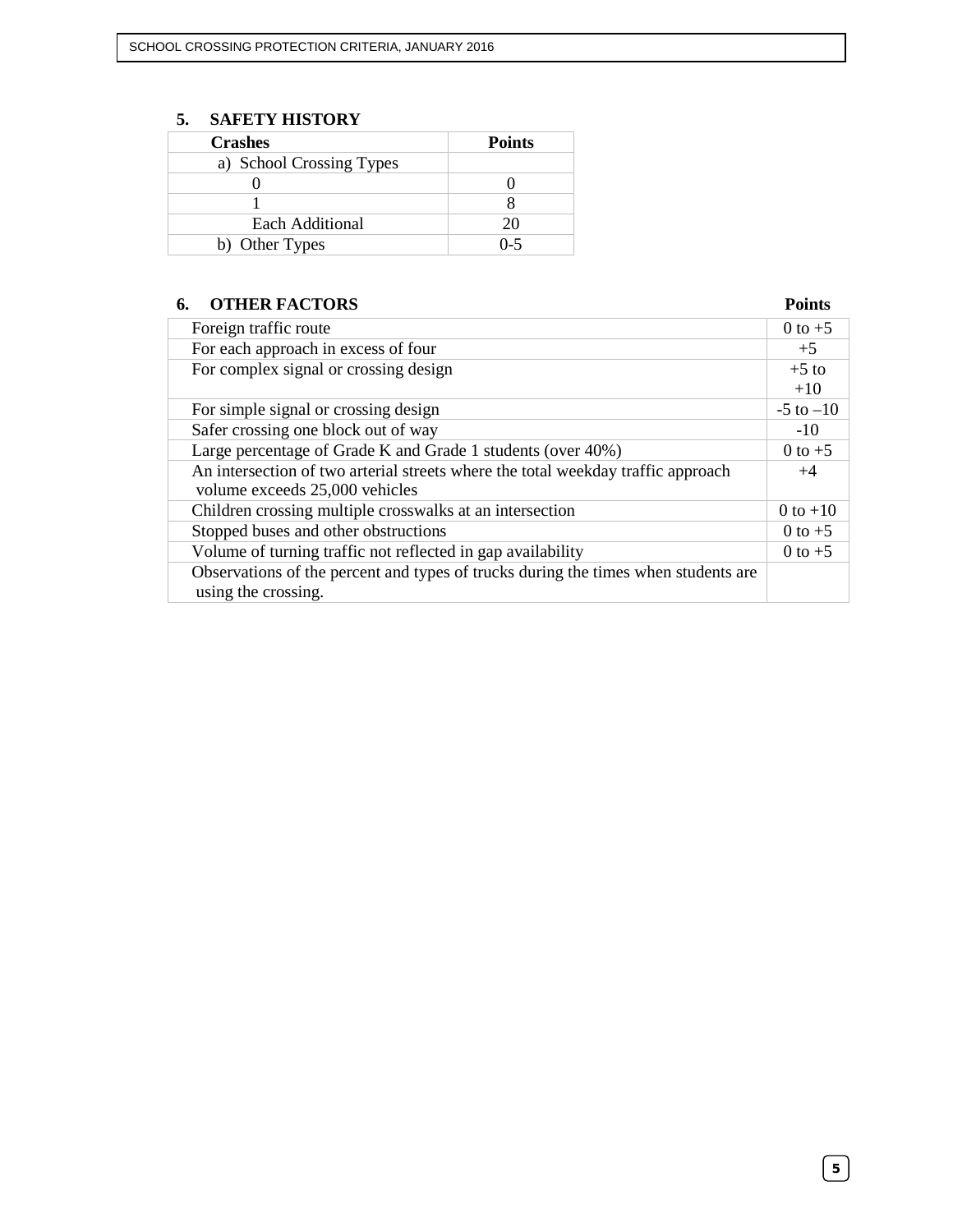SCHOOL CROSSING PROTECTION CRITERIA, JANUARY 2016

# INTERPRETATION OF HAZARD RATING

Using the hazard rating as a guide, the following measures are appropriate:

- 1. *MARK AS A SCHOOL CROSSING* when the hazard rating is *greater than 20* at a crossing used by *at least 25 elementary school children* during the peak crossing hour. The traffic engineer is authorized to mark such a crossing with appropriate warning signs and special crosswalk markings.
- 2. *INSTALL FLASHING BEACONS* if any one of the following conditions is met:
	- a. The 85th percentile speed is in excess of 40 mph, measured at existing school crossing signs, which have been in place at least 30 days.
	- b. The street crossed is a U.S. or State Trunk Highway on which a significant percentage of "foreign" drivers can be expected.
	- c. The ratio of sight distance to safe stopping distance is less than 1.5
	- d. The hazard rating is greater than 30 at an unguarded location where at least 25 elementary students cross and the available safe crossing gaps are less than 50%.
- 3. *RECOMMEND THE ASSIGNMENT OF AN ADULT GUARD* when the hazard rating is *greater than 40 points* at a crossing used by *at least 25 elementary students* during the peak crossing hour. If the school has *only Grades K-2*, then recommend the assignment of an adult guard when the hazard rating is *greater than 30 points* at a crossing used by *at least 15 elementary students* during the peak crossing hour.
- 4. *RECOMMEND THE DISCONTINUANCE OF ADULT GUARD PROTECTION* at a crossing where the hazard rating falls *below 30 points* or if the number of school children crossing during the peak crossing hour is *less than 15*. At the intersection of two arterial streets where the total entering weekday traffic volume exceeds 25,000 vehicles, the total number of students crossing at the intersection will be used to compare to the minimum of 15 students required to retain an adult guard.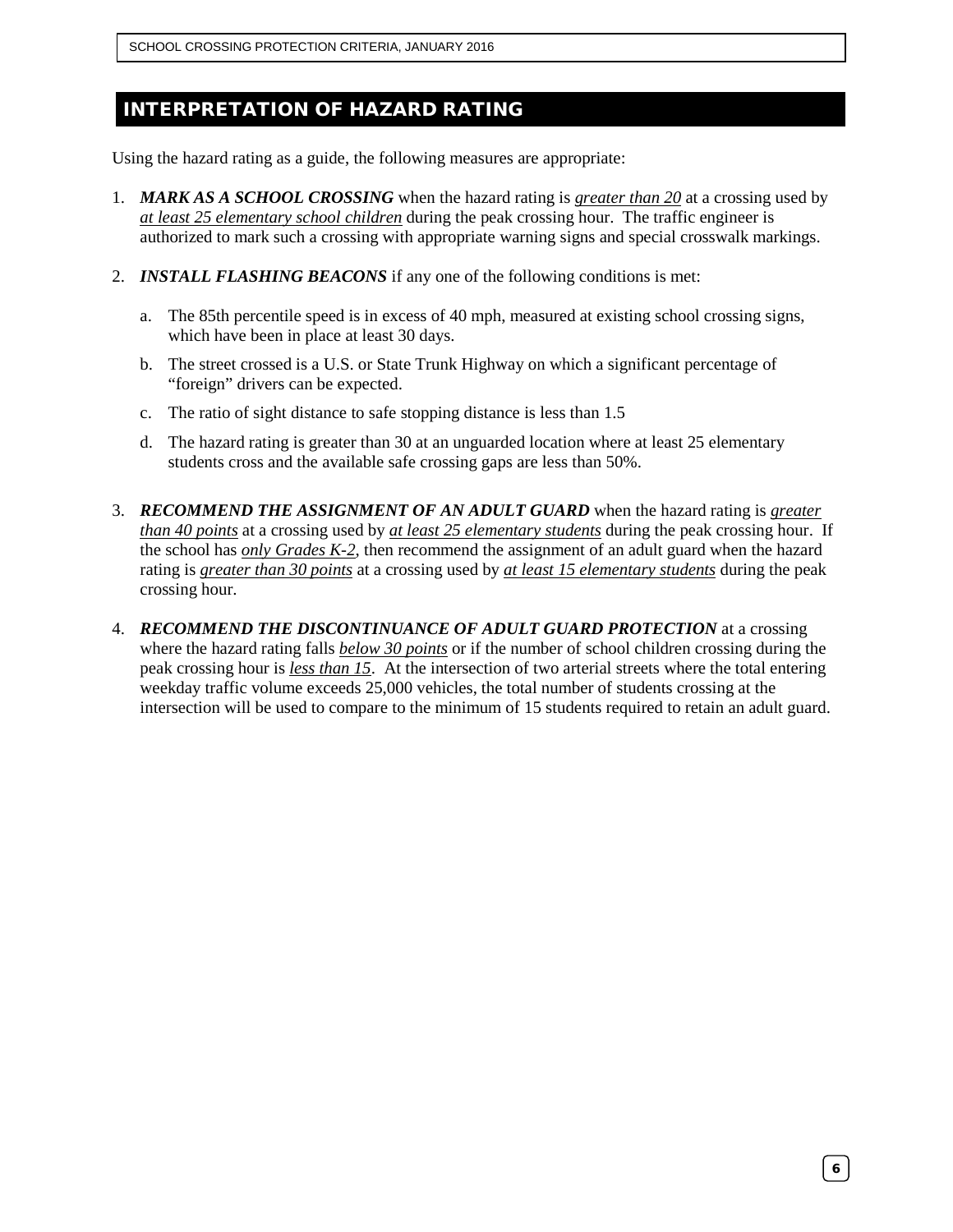# SCHOOL CROSSING STUDY PROCEDURE

Requests to study locations for new assignments of Adult School Crossing Guards shall be made by the Elementary School Principal to the School Traffic Safety Committee. Requests that come in to Traffic Engineering will be referred to the Elementary School Principal to consider forwarding to the School Traffic Safety Committee.

In order to properly evaluate the hazard inherent in a given street crossing used by school children, certain data are necessary concerning the quantity and characteristics of the traffic at the location. The specific field studies include counts of school children crossing, traffic volumes, turning movements, measurement of traffic gaps, vehicle speeds, and physical conditions of the location.

Pedestrian counts are made during the peak school crossing periods (both morning and afternoon). The exact hours counted will vary depending upon school start and dismissal times. Only elementary school children are counted. Crossing by single children may be tallied together, but groups should be noted by a numeral indicating the size of the group. Totals will be made by quarter hours.

Vehicular traffic turning movements and traffic gaps will be measured during the same periods as the pedestrian counts. Tabulations by fifteen-minute intervals are desired.

The count will be conducted on a warm, sunny day, if possible, during the Fall or Spring of the year. If doubt arises as to the accuracy and validity of the count, a second count will be made and the values resulting in the higher hazard rating will be used. The wintertime school pedestrian traffic will also be considered, especially in borderline situations.

Spot speeds of traffic approaching on the major approaches to the crossing are measured with a radar speed meter. These speed studies are generally taken approximately 250 feet in advance of the crossing. Speed studies are not necessary where the crossing is at a signalized intersection or where the approach is controlled by a stop sign. Historical speed studies in the area may be sufficient for estimating motor vehicle speeds. The 85th percentile speed on each major approach is desired.

Physical conditions required include street width, length of crosswalk, and approach sight distance.

The street width is the curb-to-curb width or width of paved surface where shoulder construction is used. Width of median is also desired. Where there is considerable skew to the crosswalk or normal crossing path, the length of such crosswalk should be measured. Sight distance is the distance from the crossing at which the driver first receives a continuous view of a three-foot high object. This information is needed for all uncontrolled approaches.

As individual locations are called to the attention of the Traffic Engineering Division by elementary school Principal through the School Traffic Safety Committee, studies will be made and the indicated measures taken or recommendations will be submitted to the agency responsible.